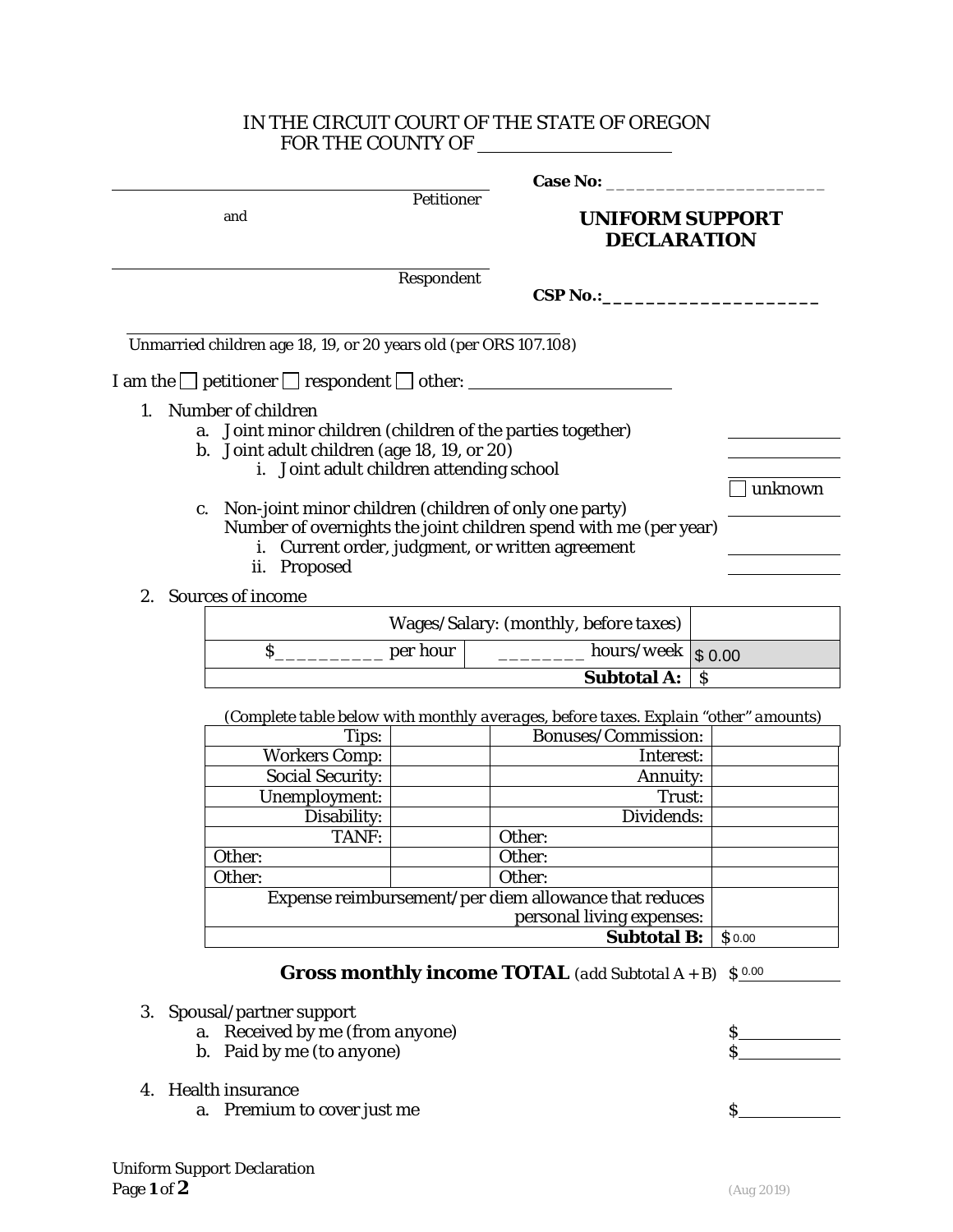|              | b. Premium paid for joint children                                       |                  |
|--------------|--------------------------------------------------------------------------|------------------|
| c.           | Out of pocket medical costs paid for joint children                      |                  |
| d.           | Subsidies received for health insurance costs                            |                  |
| e.           | Oregon Health Plan (or other public health insurance)                    | ves              |
| <b>Other</b> |                                                                          |                  |
| a.           | <b>Union dues</b>                                                        |                  |
| $b_{1}$      | Social Security or Veteran's Benefits received for children              |                  |
|              | i. Person with disability is: $\Box$ child $\Box$ me $\Box$ other parent |                  |
|              | c. Childcare expenses for joint children (12 or younger)                 |                  |
|              | i. City or ZIP where child care is provided:                             |                  |
|              | ii. Does anyone else share the cost of childcare?                        | <b>ves</b><br>no |
|              |                                                                          | Amount: S        |
|              |                                                                          |                  |

### 6. Rebuttal factors

*(The amount of child support is based on statewide guidelines. The guideline amount can be rebutted (challenged) under OAR 137-050-0760, click here to read the rule: [https://www.doj.state.or.us/wp-content/uploads/2017/08/050\\_0760.pdf\)](https://www.doj.state.or.us/wp-content/uploads/2017/08/050_0760.pdf)*

I am challenging the guideline amount *(explain rebuttal factors):*

#### **Attachments**

 $5<sub>l</sub>$ 

- $\Box$  4 most recent pay stubs
- Benefit statements
- Most recent tax return
- $\Box$  Copies of currently effective spousal/partner support, child support, and parenting time orders or judgments
- Proof of health insurance premiums and any subsidies received
- Proof of out of pocket medical expenses
- Proof of childcare expenses
- Evidence supporting any rebuttal factors for child support

**I hereby declare that the above statements are true to the best of my knowledge and belief. I understand they are made for use as evidence in court. I understand I am subject to penalty for perjury.**

Date Signature eS/

Name (printed)

Contact Address City, State, ZIP Contact Phone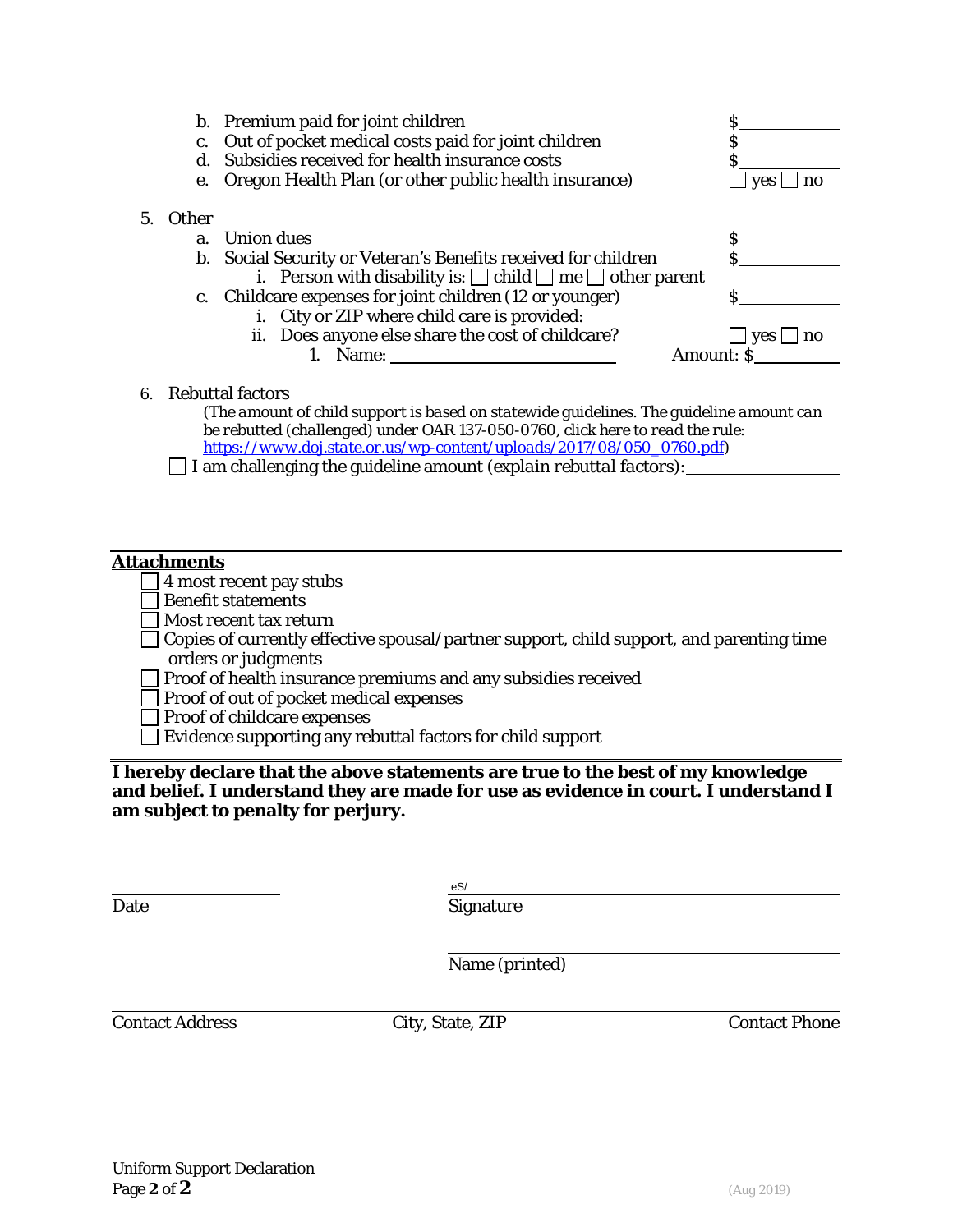*(Serve the other party and all adult children who have not filed a Waiver of Further Appearance)* 

# **Certificate of Mailing**

I certify that on *(date)*: I placed a true and complete copy of this

*Declaration* and *Attachment (if necessary)* in the United States mail to *(name)*:

at *(address)*:

Date Signature

Name (printed)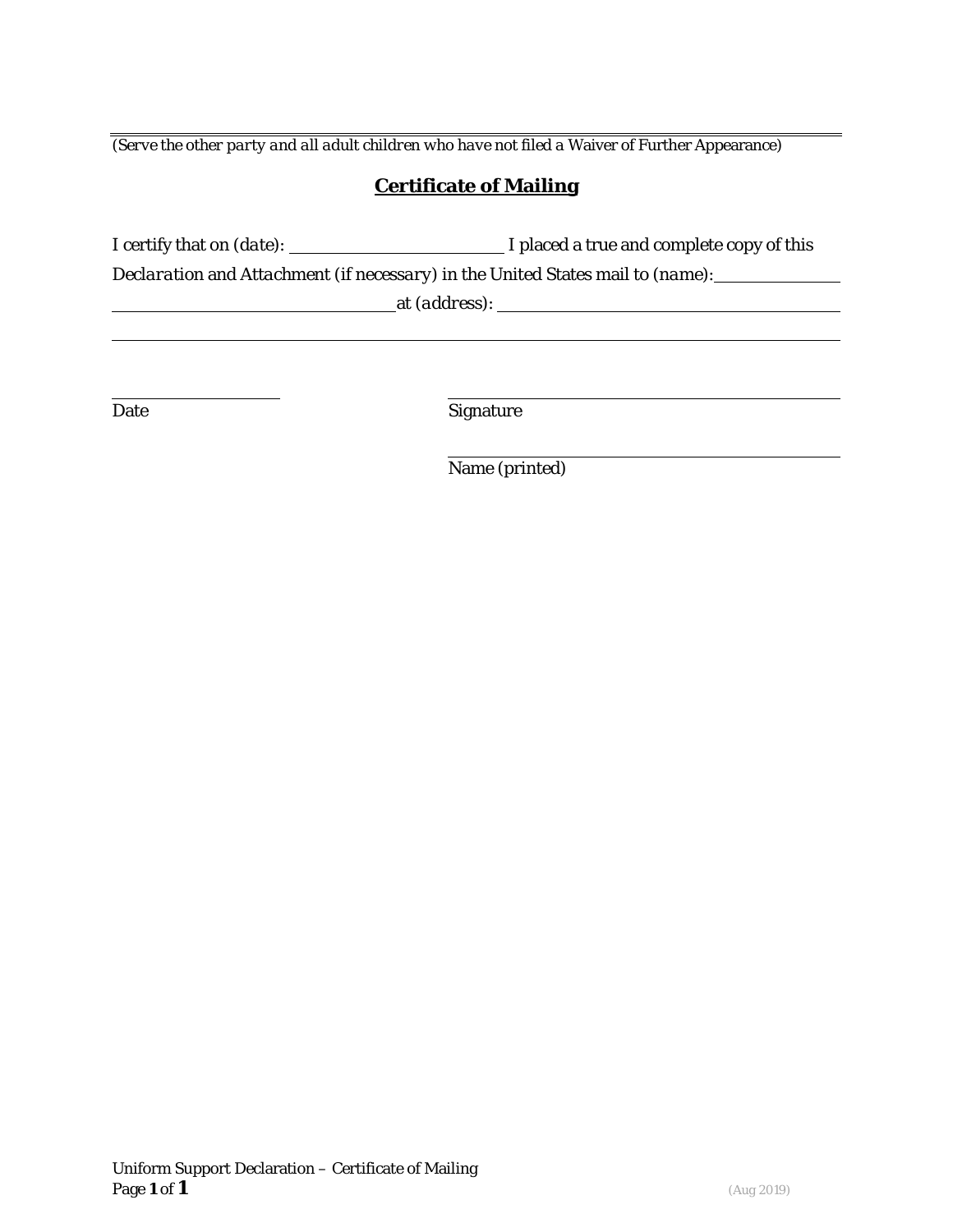# **Uniform Support Declaration Attachment**

You must complete this attachment if either party seeks:

- spousal/partner support **OR**
- $\triangleright$  deviation from the child support guidelines

These are the total household expenses you must pay each month for yourself only - not for others in your household. Any other annual, quarterly, or other periodic payments should be converted to a monthly average.

DO NOT LIST ANY EXPENSE IF IT IS DEDUCTED FROM YOUR WAGES

#### 1. **FIXED COSTS:**

|           | <b>Description</b>                                         | <b>Monthly</b><br><b>Amount</b> |
|-----------|------------------------------------------------------------|---------------------------------|
| A.        | <b>RESIDENCE:</b>                                          |                                 |
|           | Mortgage or Rent                                           |                                 |
|           | Second Mortgage/Home Equity Loan                           |                                 |
|           | Property Taxes and Insurance (if not included in mortgage) |                                 |
| <b>B.</b> | UTILITIES: (averaged over the year)                        |                                 |
|           | Electricity                                                |                                 |
|           | Gas                                                        |                                 |
|           | Water/Sewer                                                |                                 |
|           | Trash/Recycling                                            |                                 |
|           | Telephone/Cell Phone                                       |                                 |
|           | Cable/Internet                                             |                                 |
| C.        | <b>TRANSPORTATION:</b>                                     |                                 |
|           | <b>Car Payments</b>                                        |                                 |
|           | Fuel                                                       |                                 |
|           | Bus pass/Van pool/Etc.                                     |                                 |
|           | Other (specify):                                           |                                 |
| D.        | <b>INSURANCE:</b>                                          |                                 |
|           | Life                                                       |                                 |
|           | Automobile                                                 |                                 |
|           | Medical/Dental                                             |                                 |
|           | Other (specify):                                           |                                 |
| Ε.        | <b>Food and Household Items</b>                            |                                 |
| F.        | Unreimbursed health costs, including medications           |                                 |
| G.        | Court/Agency-ordered Support Payments in other cases       |                                 |
|           | <b>TOTAL FIXED COSTS:</b>                                  | \$0.00                          |